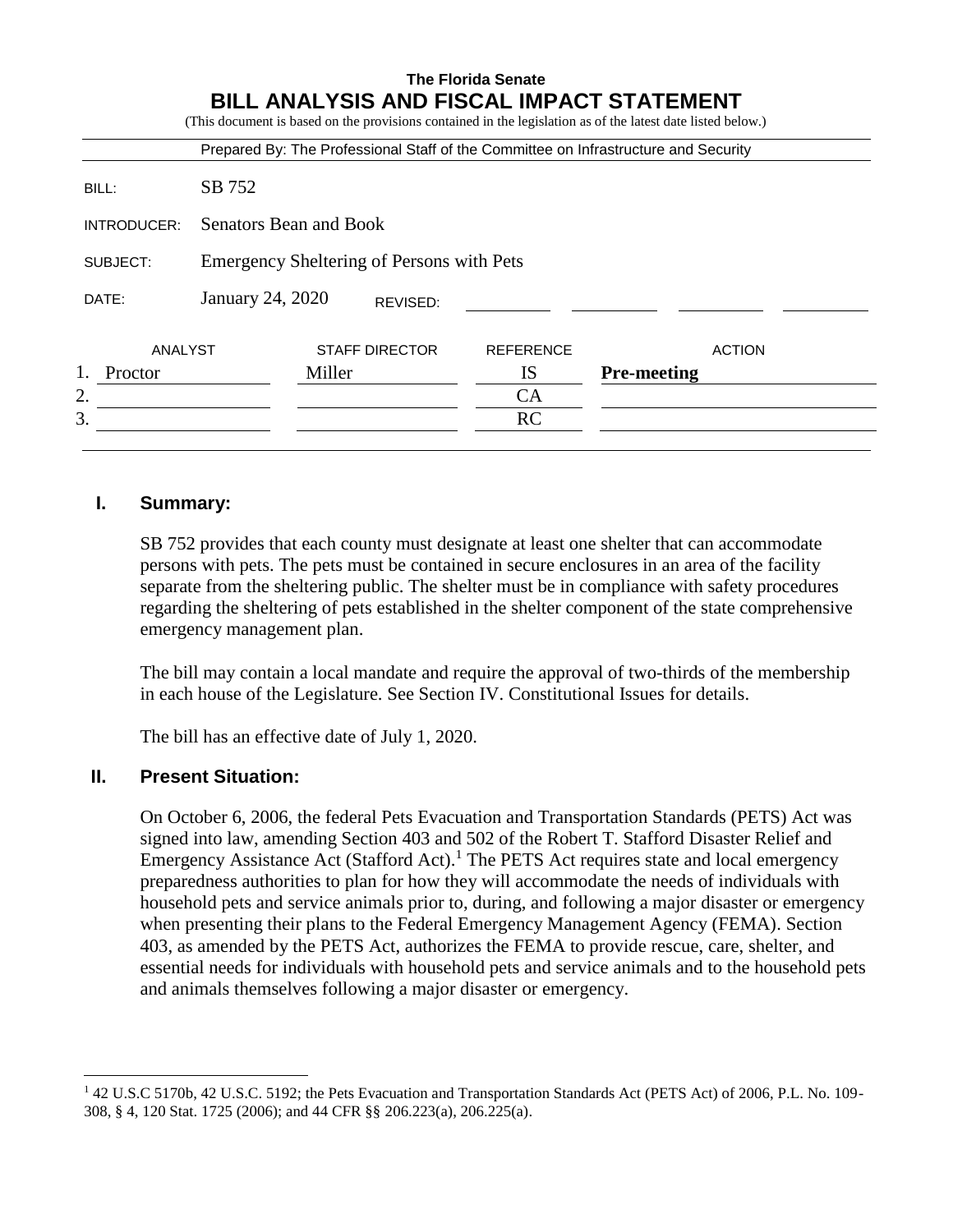FEMA Disaster Assistance Policy (DAP) 9523.19 provides:

- Household pet to mean a domesticated animal, such as a dog, cat, bird, rabbit, rodent, or turtle that is traditionally kept in the home for pleasure rather than for commercial purposes, can travel in commercial carriers, and be housed in temporary facilities. Household pets do not include reptiles (except turtles), amphibians, fish, insects and arachnids, farm animals (including horses), and animals kept for racing purposes; and
- Service animal to mean any guide dog, signal dog, or other animal individually trained to provide assistance to an individual with a disability including, but not limited to, guiding individuals with impaired vision, alerting individuals with impaired hearing to intruders or sounds, providing minimal protection or rescue work, pulling a wheelchair, or fetching dropped items. $2<sup>3</sup>$

In addition, FEMA DAP 9523.19 identifies the expenses related to state and local governments' emergency pet evacuation and sheltering activities that may be eligible for reimbursement to include:

- Household pet rescue (may include overtime for regular full-time employees, regular and overtime for contract labor, and use of owned or leased equipment); and
- Congregated household pet sheltering (may include facilities, supplies and commodities, labor, equipment, emergency veterinary services, transportation, shelter safety and security, cleaning and restoration, removal and disposal of animal carcasses, and cataloging and tracking system for pets). 4

For state and local governments to qualify for federal disaster funding from FEMA's Public Assistance Grant Program, they must comply with the PETS Act requirements in their disaster preparedness plans.

The Division of Emergency Management (DEM), with the assistance of the Department of Agriculture and Consumer Services, is required to address strategies for the evacuation of persons with pets in the shelter component of the state comprehensive emergency management plan and must include the requirement for similar strategies in its standards and requirements for local comprehensive emergency management plans.<sup>5</sup>

During the 2018 Legislative Session, the need for a minimum number of pet shelters per-county was discussed by the House Select Committee on Hurricane Response and Preparedness, and their final report contained the following policy recommendation:

 Determine the adequacy of communications about and the availability of pet shelters, and consider means to improve communication and the merits of requiring a standard populationbased minimum number of pet shelters or ratio of pet and non-pet shelters.<sup>6</sup>

[https://www.myfloridahouse.gov/Sections/Documents/loaddoc.aspx?PublicationType=Committees&CommitteeId=2978&Se](https://www.myfloridahouse.gov/Sections/Documents/loaddoc.aspx?PublicationType=Committees&CommitteeId=2978&Session=2018&DocumentType=General%20Publications&FileName=SCHRP%20-%20Final%20Report%20online.pdf)

 $\overline{a}$ <sup>2</sup> Department of Justice, Americans with Disabilities Act (ADA), 42 USC 1201 et seq, implementing regulations at 28 CFR § 36.104.

<sup>3</sup> Federal Emergency Management Agency, *FEMA Disaster Assistance Policy*, available at <https://www.fema.gov/pdf/government/grant/pa/policy.pdf> (last visited January 23, 2020).

<sup>4</sup> *Id.*

<sup>5</sup> Section 252.3568, F.S.

<sup>6</sup> Florida House of Representatives, Select Committee on Hurricane Response & Preparedness Final Report (January 16, 2018), at page 63, available at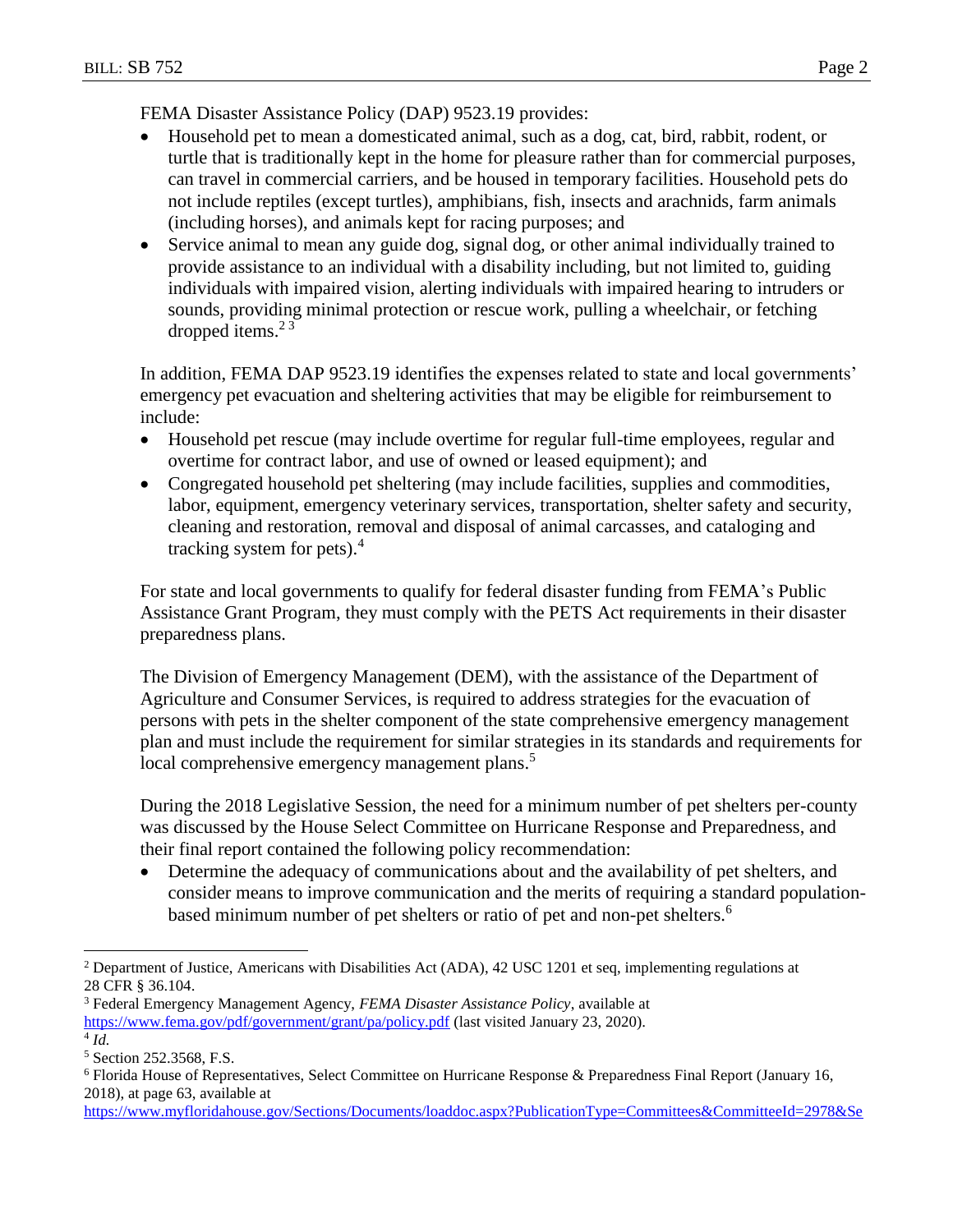The 2014 State of Florida Comprehensive Emergency Management Basic Plan addresses the sheltering of pets or service animals, and states:

"A person with who uses a service animal must be allowed to bring his or her service animal into a general population or special needs shelter and has the right to be accompanied by a service animal in all areas of a public accommodation (See sections 252.355(3) and 413.08, Florida Statutes). In developing these strategies, the state considers the following:

- Locating pet-friendly shelters within buildings with restrooms, running water, and proper lighting.
- Allowing pet owners to interact with their animals and care for them.
- Ensuring animals are properly cared for during the emergency."

### **III. Effect of Proposed Changes:**

The bill provides that each county must designate at least one shelter that can accommodate persons with pets. The pets must be contained in secure enclosures in an area of the facility separate from the sheltering public. The shelter must be in compliance with safety procedures $8$ regarding the sheltering of pets established in the shelter component of the state comprehensive emergency management plan.

The bill has an effective date of July 1, 2020.

#### **IV. Constitutional Issues:**

 $\overline{a}$ 

A. Municipality/County Mandates Restrictions:

Under Article VII, s. 18(a), Florida Constitution, a mandate includes a general bill requiring counties or municipalities to spend funds. The bill would require counties to take action that may require the expenditure of an indeterminate amount of funds due to the requirements in the bill to designate at least one shelter in each county that can accommodate persons with pets, and ensure that pets be contained in secure enclosures in an area of the facility separate from the sheltering public, and the bill further requires the shelter to be in compliance with safety procedures regarding the sheltering of pets established in the shelter component of the state comprehensive emergency management plan. As such, the bill may contain a mandate. If the bill does contain a mandate, it must be approved by a two‐thirds vote of each house of the Legislature to be binding on counties and municipalities.

[ssion=2018&DocumentType=General%20Publications&FileName=SCHRP%20-%20Final%20Report%20online.pdf](https://www.myfloridahouse.gov/Sections/Documents/loaddoc.aspx?PublicationType=Committees&CommitteeId=2978&Session=2018&DocumentType=General%20Publications&FileName=SCHRP%20-%20Final%20Report%20online.pdf) (last visited January 23, 2020).

<sup>7</sup> The Division of Emergency Management, *2014 State of Florida Comprehensive Emergency Management Basic Plan*, available at<https://www.floridadisaster.org/globalassets/importedpdfs/2014-state-cemp-basic-plan.pdf> (last visited January 23, 2020).

<sup>&</sup>lt;sup>8</sup> *Id.*, locating pet-friendly shelters within buildings with restrooms, running water, and proper lighting; allowing pet owners to interact with their animals and care for them; and ensuring animals are properly cared for during the emergency.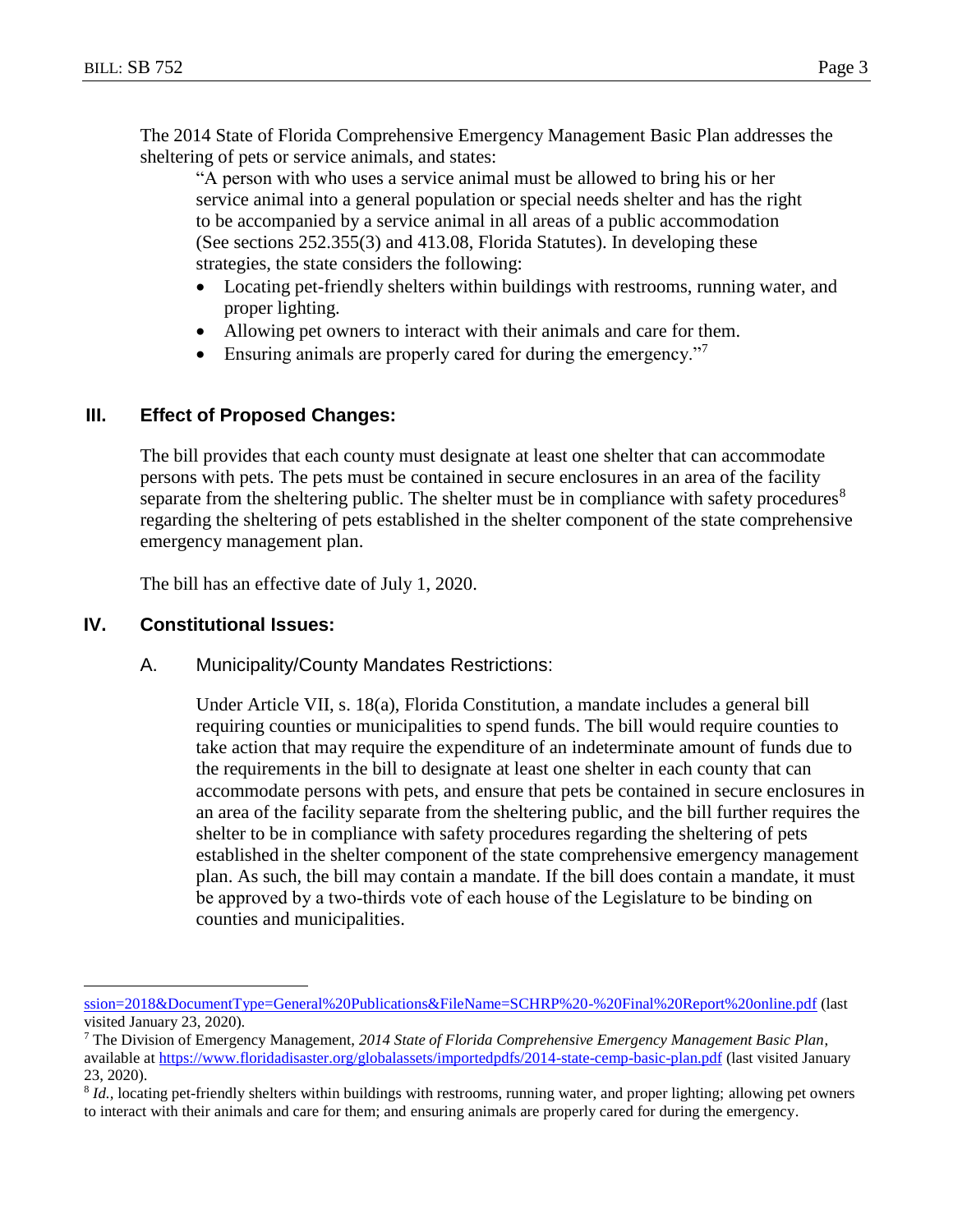B. Public Records/Open Meetings Issues:

None.

C. Trust Funds Restrictions:

None.

D. State Tax or Fee Increases:

None.

E. Other Constitutional Issues:

None.

### **V. Fiscal Impact Statement:**

A. Tax/Fee Issues:

None.

B. Private Sector Impact:

None.

C. Government Sector Impact:

The bill may have an indeterminate negative fiscal impact on counties to designate at least one shelter that can accommodate persons with pets. The bill requires that pets must be contained in secure enclosures in an area of the facility separate from the sheltering public, and the shelter must be in compliance with safety procedures regarding the sheltering of pets established in the shelter component of the state comprehensive emergency management plan. The number of counties with shelters that accommodate pets and which meet the bill's requirements is unknown.

# **VI. Technical Deficiencies:**

None.

# **VII. Related Issues:**

None.

#### **VIII. Statutes Affected:**

This bill substantially amends the following sections of the Florida Statutes: 252.3568